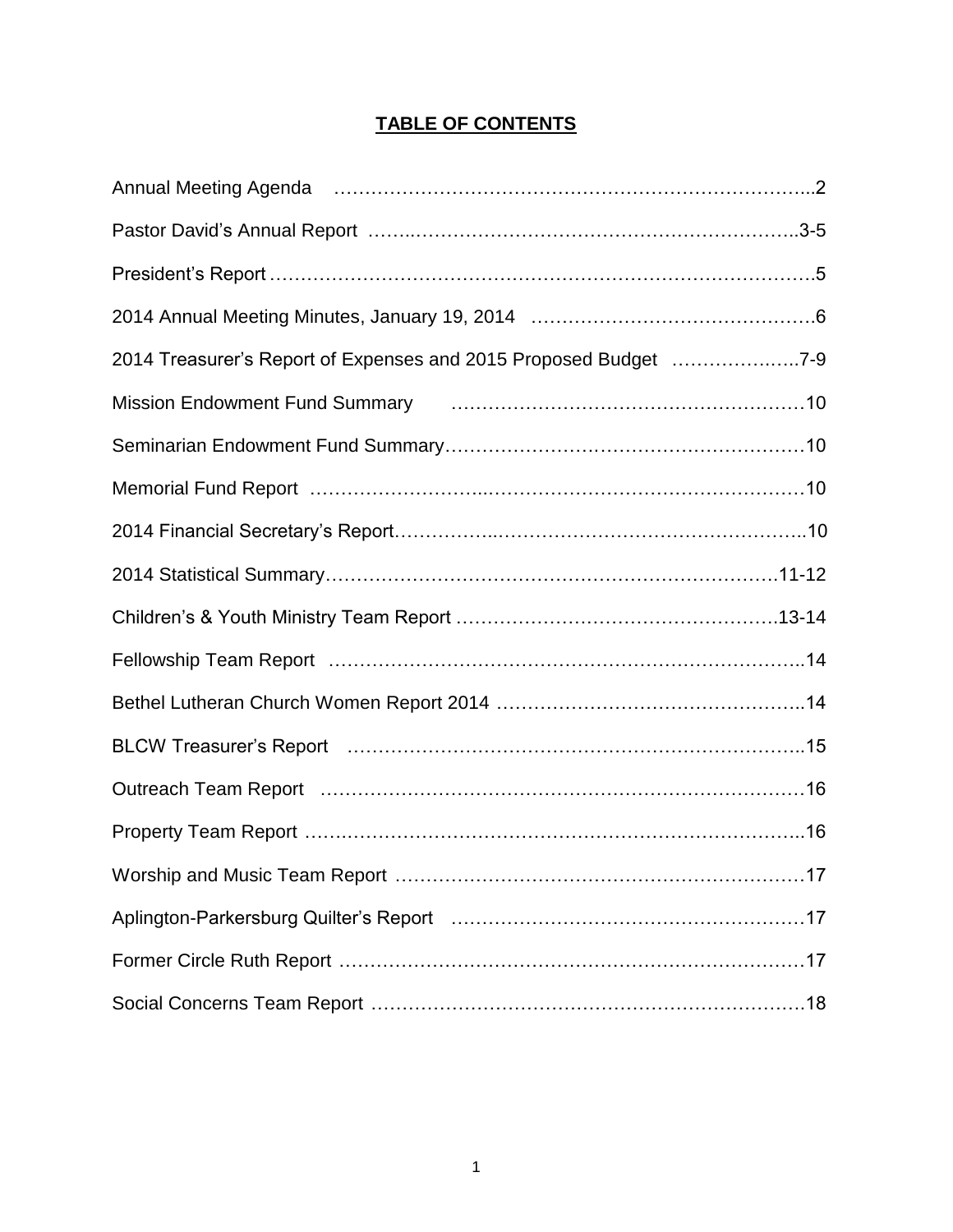### **2014 BETHEL LUTHERAN ANNUAL MEETING AGENDA (The Bethel Lutheran Constitution and Robert's Rules of Order guide the conduct of business)**

## **Call to Order:**

Jeff Jacobson: "In the name of the Father, Son and Holy Spirit." Congregation: "Amen."

## **Opening Devotions Pastor Hagstrom**

## **Minutes of 2014 Annual Meeting**

## **Reports**:

- 1. Pastor David Hagstrom's Report **Dr. David Hagstrom**
- 2. President's Report Communication of the Communication of the Jeff Jacobson
- 3. Financial Secretary's Report **Contract Contract Contract Contract Contract Contract Contract Contract Contract Contract Contract Contract Contract Contract Contract Contract Contract Contract Contract Contract Contract**
- A. Treasurer's Report **Dale Stearns**

## **Presentation of the ballot of nominees for the Church Council election**

## **Election**

## **Approval of 2015 Proposed Budget**

### **New Business:**

- 1. Endowment Fund By-law
- 2. Proposed Projects

## **Election results**

\_\_\_\_\_\_\_\_\_\_\_\_\_

## **Adjournment and the Lord's Prayer**

**2015 Nominating Committee** (persons whose Council terms have expired at the 2014 and 2015 Annual Meetings respectively): (2014) Dan Frey, Jenny Hansmann, and Dale Krohn; and (2015) Terry Drewelow, and Beth Van Lengen.

**2015 Budget Committee** (persons whose terms expired at the 2015 Annual Meeting): Terry Drewelow, Beth Van Lengen; and Jenny Hansmann, Financial Secretary, and Dale Stearns, Treasurer.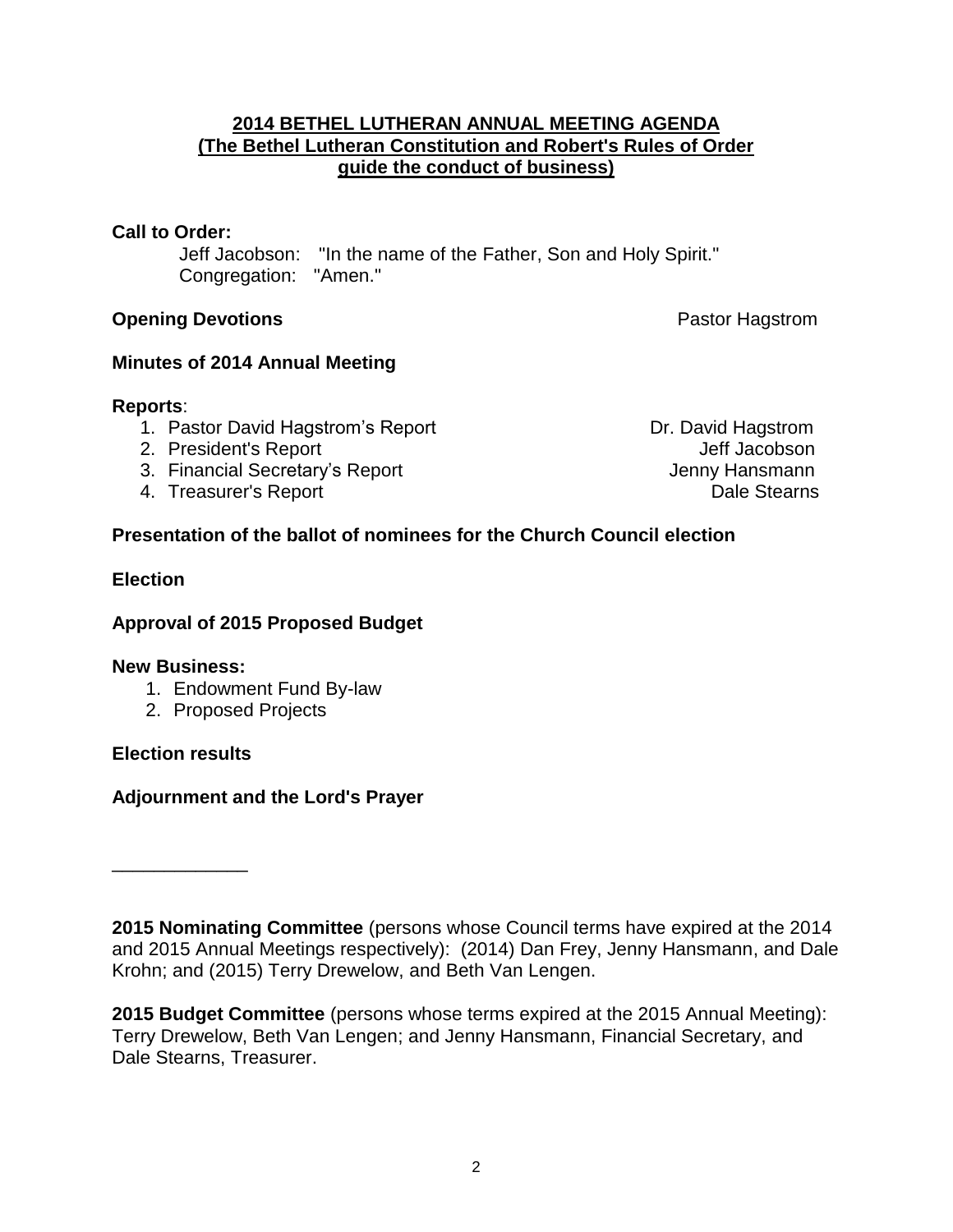# Pastor David's Annual Report January 2015

"He who was seated on the throne said, 'I am making everything new!'" – Revelation 21:5

"You are never too old to set another goal or to dream a new dream." – [C. S. Lewis](https://www.facebook.com/CSLewisOfficial) 

## **Looking Back**

## *2014 in Review*

- We began 2014 with the New Testament portion of *The Essential 100*. In our messages, small groups, and devotions, we took a quick journey from Matthew through Revelation.
- During Lent, our evening services addressed Facing Temptation, Facing Fears, Facing Worldliness, Facing One Another, and Facing Suffering. Our morning messages focused on major encounters with Jesus in the Gospel of John.
- Our summer series was a walk through 1 Thessalonians following the theme "A Spiritual Roadmap in a Mixed-Up World."
- The fall began with the movie "Son of God" and a series of messages spinning off from that movie. Asking "Who is Jesus really?," we considered his identity as Son of Man, Friend of Sinners, Anointed Servant, Suffering Savior, and Resurrected Lord.
- Then we began to consider Our Life in Christ, beginning with Our Worship: Approaching God with Praise, Listening to God's Word, and Responding to God's Grace. We offered our Faith Promises for giving as one aspect of our response.
- Our last series before Advent and Christmas addressed Our Work, focusing on discovering, developing, and using our God-given gifts. Our first annual *Every* Member in Ministry emphasis included a catalog of opportunities to serve, followed by our commitments to serve.

## *Did We Meet Our 2014 Goals?*

As I said last year, the answer to that question is "Yes and No." In some cases, we met them in full; in other cases we made some significant steps in the right direction. Here's a summary; the individual ministry reports will provide much more detail.

- One major **Council** goal for 2014 was to have written ministry descriptions in place for each of our ministry teams. This was accomplished early in the year and helped sharpen their focus.
- Worship: February marks the two-year anniversary of contemporary worship at Bethel. All of our services follow the Lutheran liturgy. We'll never all *prefer* the same style; my prayer is that all members, regardless of their preference, learn to respect and appreciate a variety of ways to worship the one Lord Jesus. We are in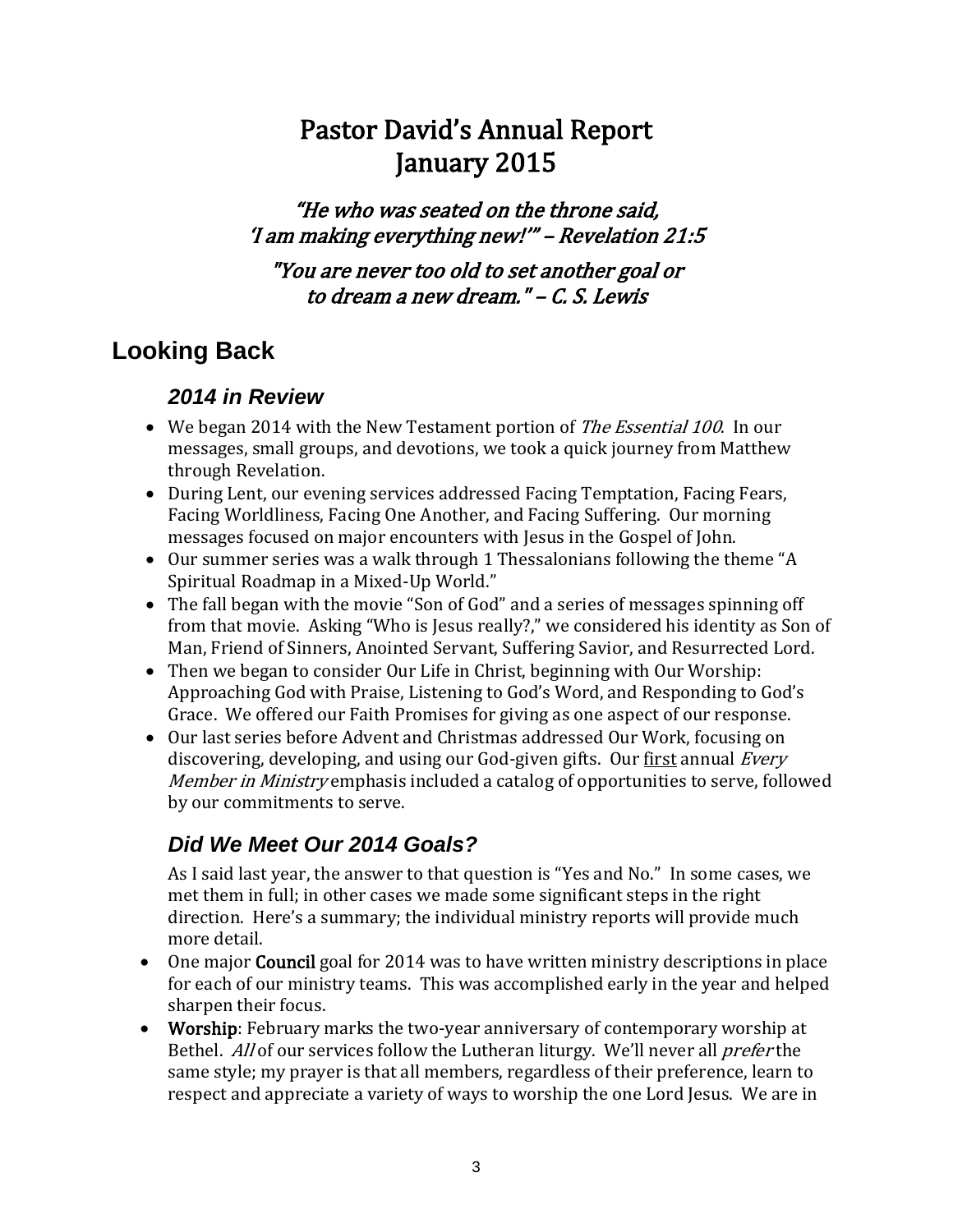the process of expanding the lay volunteers involved in leading worship through our Every Member in Ministry emphasis.

- Fellowship: We have continued to offer opportunities for small group fellowship. The Son of God movie night and Hog Roast were great opportunities to invite friends. For visibility, we upgraded our website, updated and replaced our highway signs, and organized groups to walk in the New Hartford, Aplington, and Parkersburg parades where we carried a banner for Bethel and handed out candy and brochures. An updated congregational directory is also in the works.
- Growth: We continue to offer Sunday morning classes for preschool children through adults, small groups to discuss the Bible and faith issues, as well as a more intensive three year confirmation program in  $6-8$ <sup>th</sup> grades. The pastor, Children's/Youth Ministry Team, and Council reviewed and updated confirmation expectations this year.
- Serving: A look at our Social Concerns report will show how much we are already doing. For example, we continue to grow in our commitment to serve our own community, from our Christmas giving tree, to raking leaves for the elderly, to distributing meals to those in need. We also have plans to send some of our youth on a short term mission trip this spring.
- Inviting/Outreach: I appreciate all the Outreach Team has done to follow up with both prospective members and folks drifting into inactivity. A team, of course, can never "do outreach" for us; we *all* need to be inviting others!
- Our Facilities & Equipment: Our Property Team has done a superb job this year maintaining our building and grounds. I was overwhelmed when I reviewed my notes and looked at all the items they have accomplished this year.

# **Looking Ahead: Priorities for 2015**

The Council, as well as a Video Task Force, has invested a huge amount of time into the four projects they have proposed for this year: tuck-pointing, video for worship, improving worship sound, and carpeting the fellowship room. Providing they are affirmed by the vote of our congregation, following through on these projects, as well as learning to use the video and enhanced sound, will call for significant energy this year.

Last year I set forth priorities for Bethel in the area of worship, fellowship, growth, serving, and inviting. This year I'd like to offer a simple vision which provides a personal challenge for each and every one of us. Let us make every effort to become a congregation where:

- Everyone worships weekly
- Everyone reads the Bible daily
- Everyone connects in a small group
- Everyone gives generously
- Everyone serves
- Everyone invites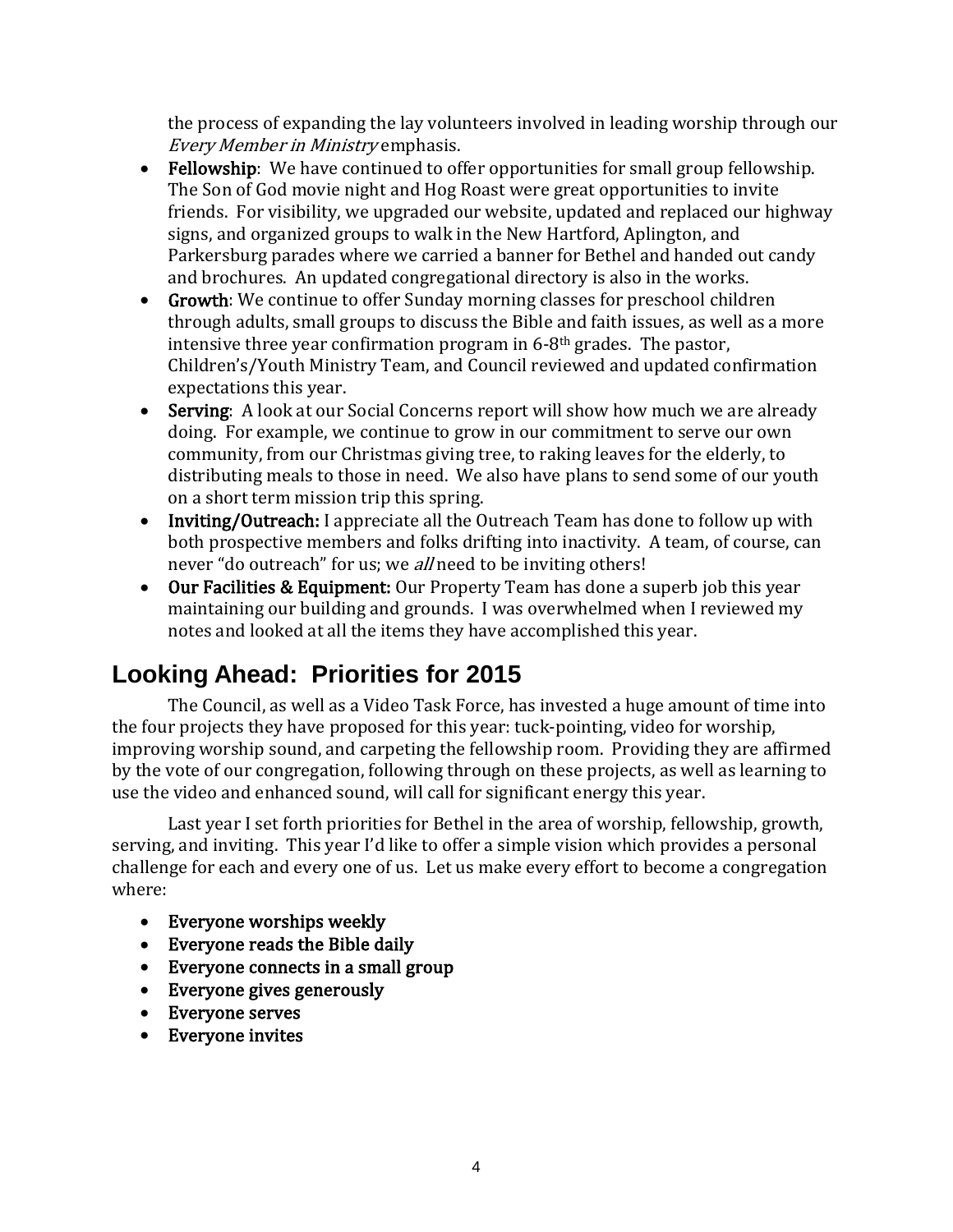## **Conclusion**

I deeply appreciate the leadership and support provided by our Church Council. A special note of thanks goes to Jeff Jacobson, our out-going Council President.

I am also grateful for our ministry teams, including Children's & Youth Ministry, Outreach, Fellowship, Social Concerns, Worship & Music, and Property, as well as the musicians, custodian, Quilters, BLCW, Altar Guild, and all the other volunteers who carry out the ministry of our congregation. A special word of thanks goes out to our office volunteers Darla Drewelow, Janet Stearns, Jenny Hansmann, Julia Dudley, and more recently Carol Chapman and Doralene Renken.

I also have a deep appreciation for those who have carried forth the work of ministry here for many years and now continue your faithful support in prayer. Let's all join together in prayer that God will deepen our faith and give us the courage, energy, and focus to follow Him and see this vision blossom into reality in our life together.

> In Christ, *Pastor David*

**PRESIDENT'S REPORT**

It seems like yesterday that the 2013 annual meeting was completed and a new council began the journey for 2014. I remember stressing during our first meeting that each council member is not going to agree on every issue. That there are going to be a difference in opinions, but at the end of the meeting we are still going to leave the meeting as fellow members, respecting each other's opinion. It's not personal. I want to thank each council member for following those guidelines, for their candidness, for expressing their opinions and genuinely trying to do what each person thought was best for the congregation.

~ ~ ~ ~ ~ ~ ~ ~ ~ ~ ~ ~ ~ ~ ~

I want to thank Pastor Hagstrom for his guidance and leadership to not only the council, but also the congregation.

I also want to thank the countless number of people that volunteer their time to make the church what it is. The church would have a difficult time keeping the doors open without you.

I hope that in the coming years the members of Bethel Lutheran continue serving our Lord and Savior Jesus Christ by volunteering, helping others, sharing our gifts and talents, and supporting each other during times of difficulty through prayer and friendship.

Blessings, Jeff Jacobson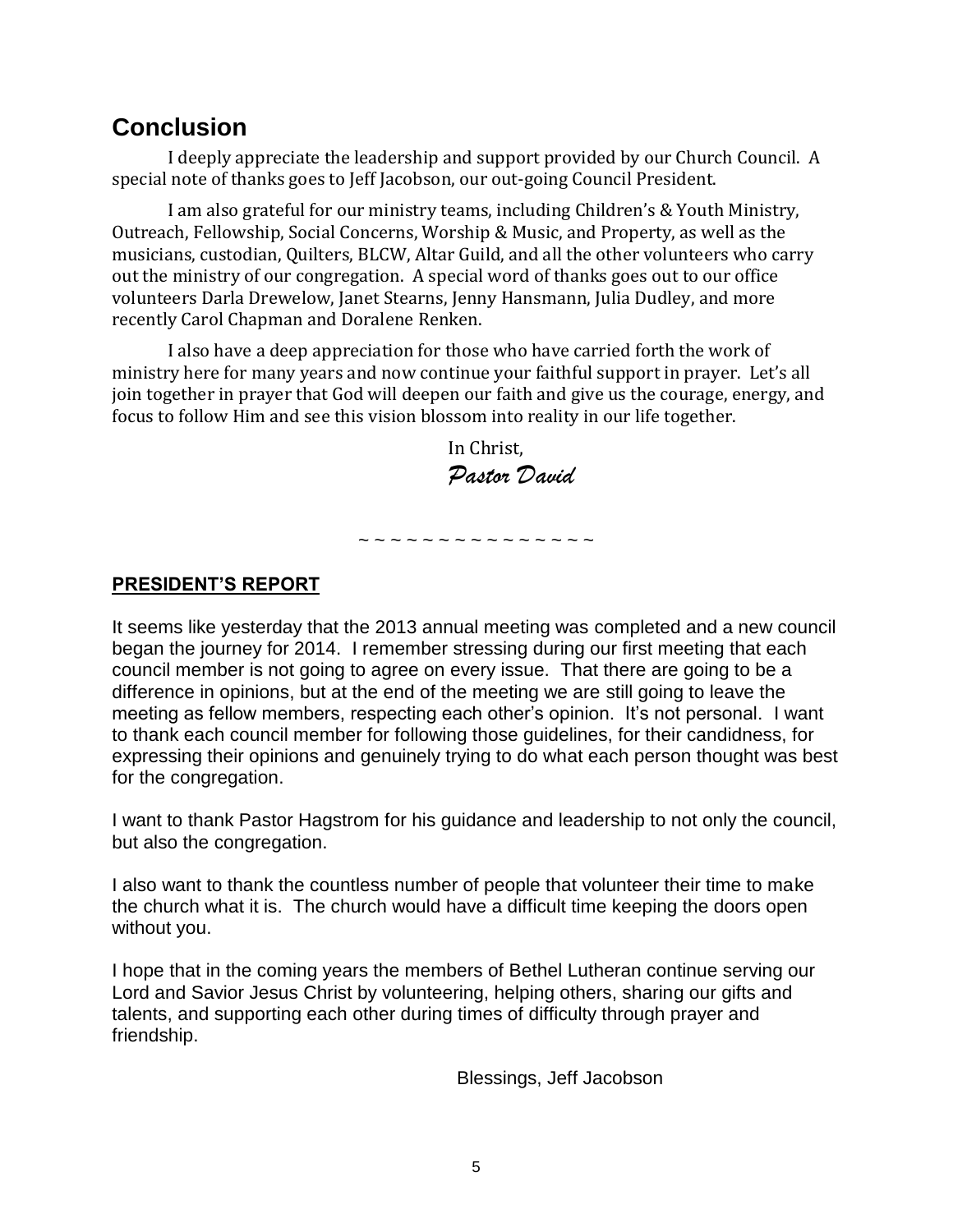#### **Bethel Lutheran Church Annual Meeting**

January 19, 2014

Dale Krohn called the meeting to order in the name of the Father, and the Son and the Holy Spirit. Pastor Hagstrom led devotions from Luke 7:34.

Minutes from the 2013 annual meeting were reviewed. Jo Ann Schwarz made a motion to approve the minutes, seconded by Dale Hansmann. Motion carried.

#### REPORTS:

Pastor Hagstrom and Council President Krohn commented on their annual reports.

Those present reviewed the Financial Secretary report. There were no questions. Motion by Beth Van Lengen, seconded by Diane Johnson to approve the Financial Secretary's report. Motion carried.

The Treasurer's report was reviewed. Dale Stearns explained the corrections that were made to the report. Motion by Irene Senne, seconded by Dale Hansmann to approve the Treasure's report. Motion carried.

#### BALLOTS FOR CHURCH COUNCIL AND ELECTION:

Nominee's for the four Council positions are Jim Schwarz, Angie Ellermann, and Jeremy Paulson (3 year terms), and Beth Van Lengen (1 year term). Dan Frey made a motion that nominations cease, seconded by Dale Hansmann. Motion carried. The ballots were passed out.

#### PROPOSED BUDGET:

The proposed budget for 2014 was reviewed. Brenda Everts made a motion to accept the proposed budget, seconded by Diane Johnson. Motion carried.

#### NEW BUSINESS:

President Krohn asked if there was any new business. Sharleen Hubbard asked if the longer pews could replace the short handicapped pews in the sanctuary. President Krohn advised that the Council at the last meeting just addressed that issue, and they decided for several reasons that the pews would remain the same for now.

#### ELECTION RESULTS:

The election results were conveyed to members present. Members on the ballot were elected. There was a motion by Brenda Everts, seconded by JoAnne Schwarz to destroy the ballots. Motion carried.

There was no further business; a motion was made by Bob Everts, seconded by Beth Van Lengen to adjourn the meeting. Motion carried.

The meeting ended with The Lord's Prayer.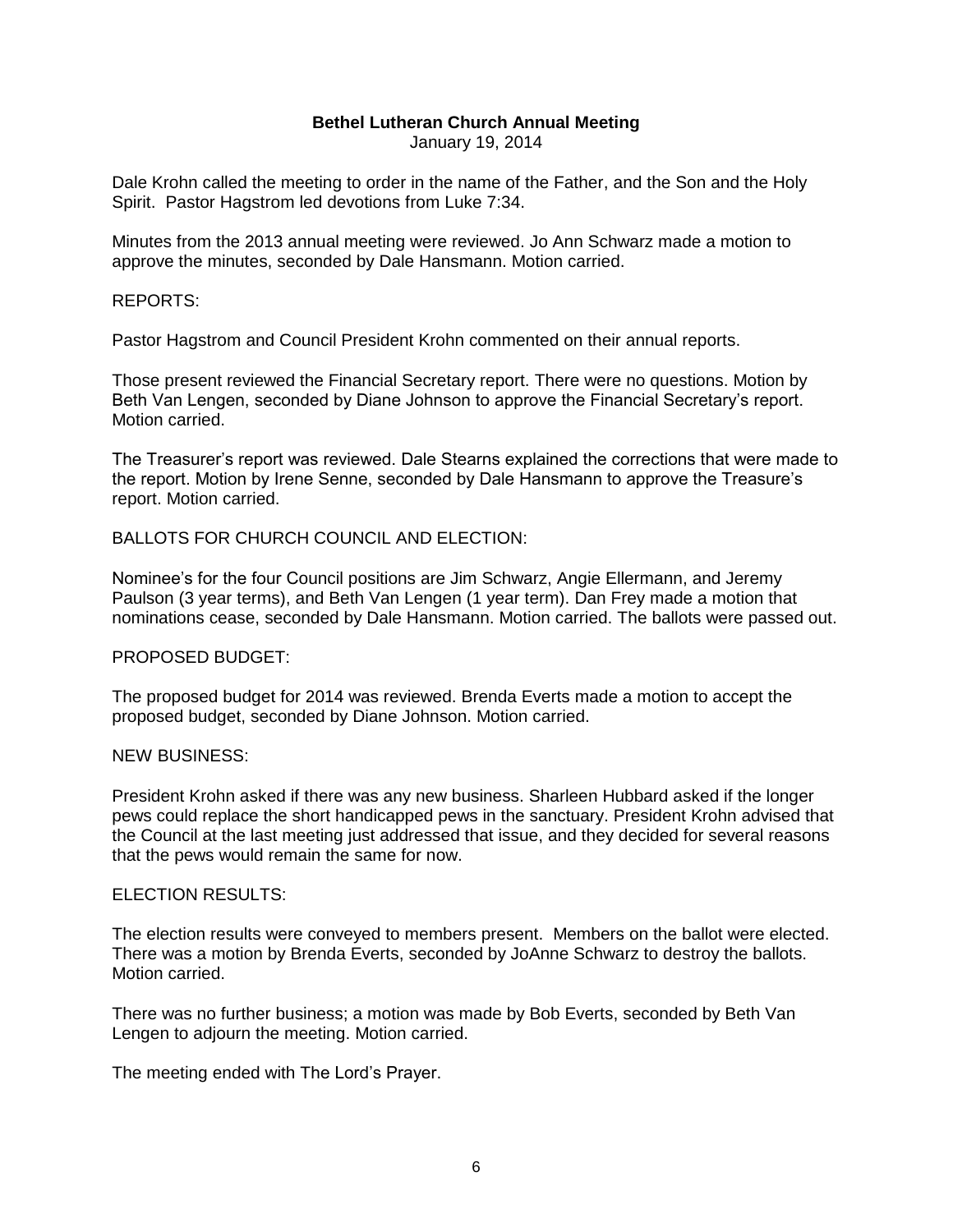## **MISSION ENDOWMENT FUND SUMMARY**

Balance as of December 31, 2014: **\$5,568.58** This was placed in a 12-month CD as of April 6, 2010.

~ ~ ~ ~ ~ ~ ~ ~ ~ ~ ~ ~ ~ ~ ~

#### **SEMINARIAN ENDOWMENT FUND SUMMARY**

Balance as of December 31, 2014: **\$7,660.83** This was placed in a 12-month CD as of April 6, 2010.

~ ~ ~ ~ ~ ~ ~ ~ ~ ~ ~ ~ ~ ~ ~

#### **MEMORIAL FUND REPORT**

| <b>CHECKING</b>           |            | <b>SAVINGS</b>            |             |
|---------------------------|------------|---------------------------|-------------|
| Balance January 1, 2014   | \$971.95   | Balance January 1, 2014   | \$12,143.73 |
| Balance December 31, 2014 | \$1,176.83 | Balance December 31, 2014 | \$13,332.71 |

Sheet music for the Senior Choir was the only purchase during 2014.

Submitted by Diane Buss

~ ~ ~ ~ ~ ~ ~ ~ ~ ~ ~ ~ ~ ~ ~

#### 2014 FINANCIAL SECRETARY'S REPORT

| <b>CURRENT FUND</b>                     |          |
|-----------------------------------------|----------|
|                                         |          |
|                                         | 7,235.00 |
|                                         | 1,541.49 |
|                                         | 635.90   |
|                                         | 14.92    |
|                                         |          |
| <b>BENEVOLENCE FUND</b>                 |          |
|                                         |          |
|                                         | 4.00     |
|                                         | 584.81   |
|                                         | 4,615.45 |
|                                         | 15.00    |
|                                         | 75.50    |
|                                         | 103.68   |
|                                         |          |
|                                         |          |
| <b>BUILDING MAINTENANCE/IMPROVEMENT</b> |          |
|                                         | \$240.00 |
| TOTAL BUILDING MAINTENANCE/IMPROVEMENT  | \$240.00 |
|                                         |          |
|                                         |          |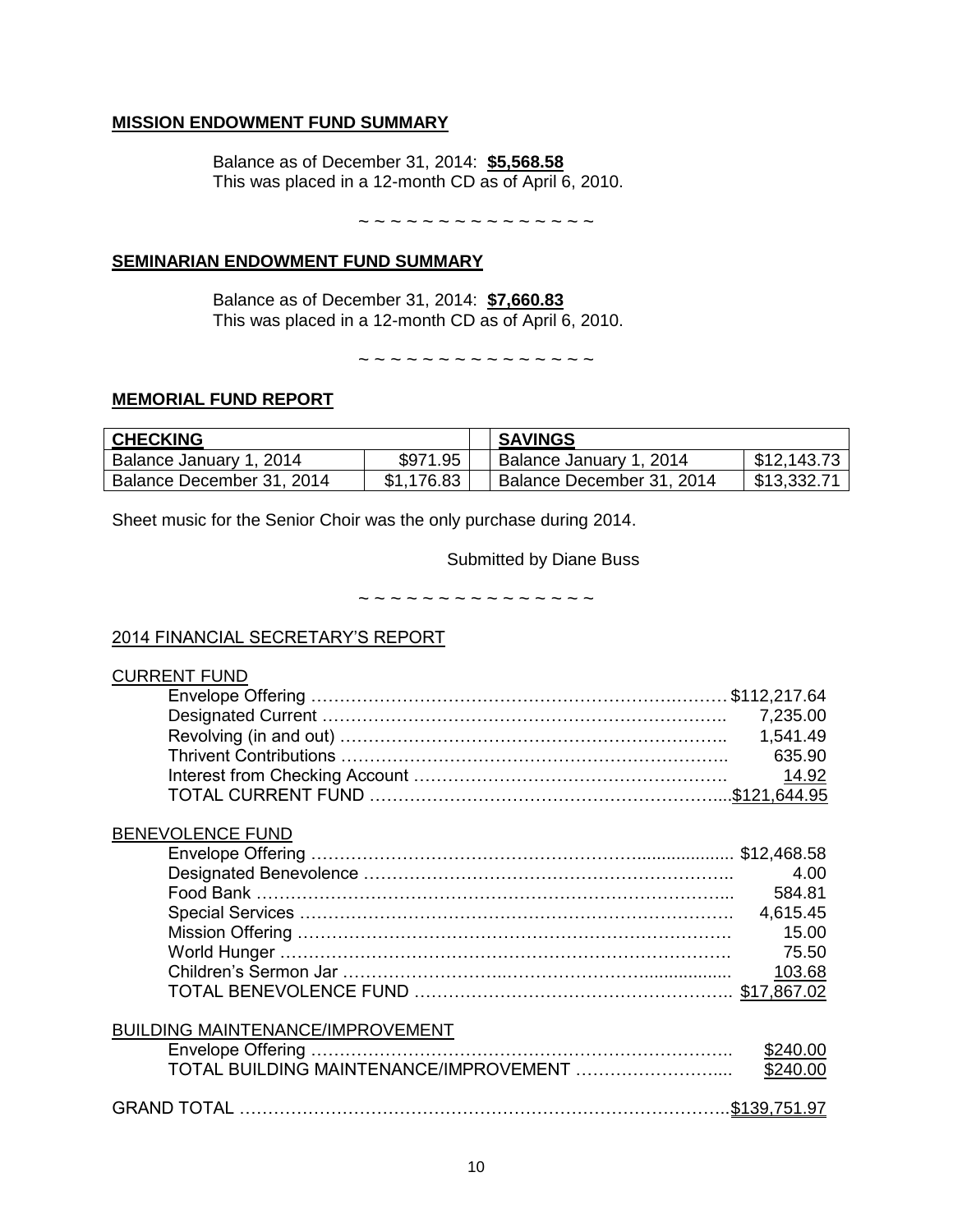# **2014 STATISTICAL SUMMARY**

## **Bethel Membership Statistics**

|                             |                 | 2012             |                 | 2013             |                 | 2014             |  |
|-----------------------------|-----------------|------------------|-----------------|------------------|-----------------|------------------|--|
|                             | <b>Baptized</b> | <b>Confirmed</b> | <b>Baptized</b> | <b>Confirmed</b> | <b>Baptized</b> | <b>Confirmed</b> |  |
| Membership: Jan 1           | 551             | 372              | 432             | 264              | 271             | 177              |  |
|                             |                 |                  |                 |                  |                 |                  |  |
| <b>Members Received by </b> |                 |                  |                 |                  |                 |                  |  |
| <b>Baptism: Children</b>    | $\overline{2}$  |                  | $\overline{2}$  |                  | $\mathbf{1}$    |                  |  |
| <b>Baptism: Adults</b>      | $\mathbf{0}$    | $\Omega$         | $\mathbf{1}$    | 1                |                 |                  |  |
| <b>Affirmation of Faith</b> | $\overline{0}$  | $\Omega$         |                 |                  |                 |                  |  |
| <b>Transfer</b>             | 4               | 4                | 15              | 11               | 4               | 4                |  |
| <b>Total Received</b>       | 6               | 4                | 18              | 12               | 5               | $\overline{4}$   |  |
|                             |                 |                  |                 |                  |                 |                  |  |
| <b>Confirmed this Year</b>  |                 | 3                |                 | 4                |                 | $\overline{2}$   |  |
|                             |                 |                  |                 |                  |                 |                  |  |
| Members Lost to             |                 |                  |                 |                  |                 |                  |  |
| <b>Death</b>                | 3               | 3                | 3               | 3                | 4               | 4                |  |
| <b>Transfer</b>             | 70              | 60               | 4               | 4                | 14              | 8                |  |
| <b>Inactive List</b>        | 52              | 52               | 172             | 96               | 16              | 8                |  |
| <b>Total Losses</b>         | 125             | 115              | 179             | 103              | 34              | 20               |  |
|                             |                 |                  |                 |                  |                 |                  |  |
| <b>Membership: Dec 31</b>   | 432             | 264              | 271             | 177              | 242             | 163              |  |

### Received into Membership

By Baptism: Rosaline Sweeney

By Adult Baptism:

By Youth Confirmation: Clayton Palmer, Kaitlin Marlette

By Transfer from ELCA Congregations: Lee VanHauen, Pat VanHauen, Nina Sweeney

### By Transfer from other Lutheran Churches:

By Transfer from Non-Lutheran Congregations: Christopher Sweeney

By Affirmation of Faith: none

## Losses from Membership

By Death: Esther Frieling, Marvin Everts, Verla Norris and Elly Peters

 By Transfer to ELCA Congregations: Paul Hubbard; Taylor and Brittany Buss, Elizabeth and Henry

By Transfer to other Lutheran Congregations: Kristen Dudley Grandon & Mia

 By Transfer to Non-Lutheran Congregations: Norma Jean Miller, Heather Brouwer Hoffman, Joseph and Katherine Egloff, Annalise and Alivia and Kyran Boldt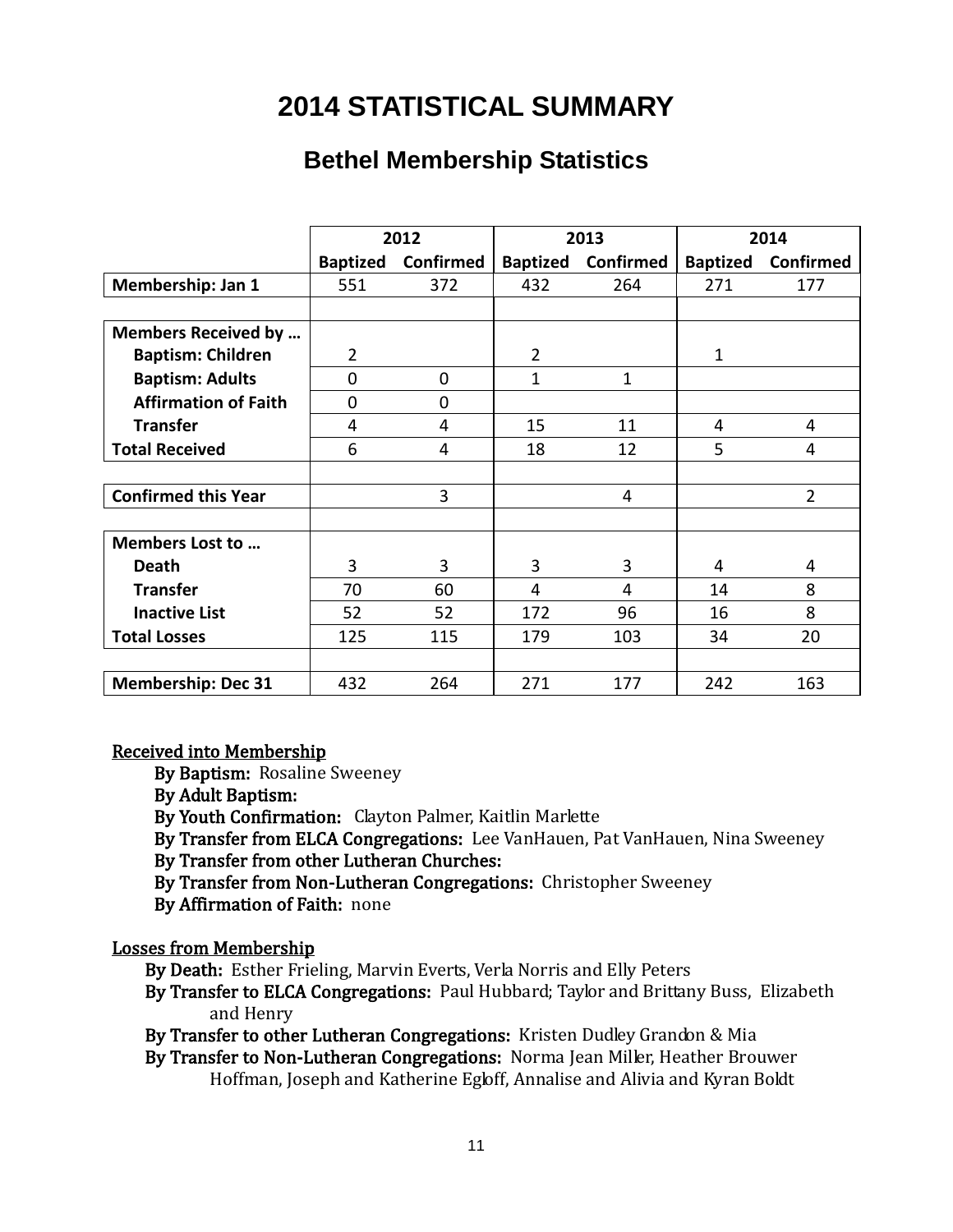## **Other Bethel Statistics**

|                                            | 2012 | 2013 | 2014 |
|--------------------------------------------|------|------|------|
| <b>Average Sunday Attendance</b>           | 99   | 96   | 93   |
| <b>Averate % Sunday Attendance</b>         | 23%  | 35%  | 34%  |
|                                            |      |      |      |
| Ave. Special (Lent/Holy Wk) Att.           | 53   | 45   | 49   |
| <b>Total Christmas Services Attendance</b> | 230  | 162  | 127  |
|                                            |      |      |      |
| <b>Number of Households</b>                | 214  | 133  | 123  |
|                                            |      |      |      |
| Weddings                                   | 0    | 3    | 1    |
| <b>Funerals</b>                            | 5    | 6    |      |

# **Average Worship Attendance Last 25 Years**

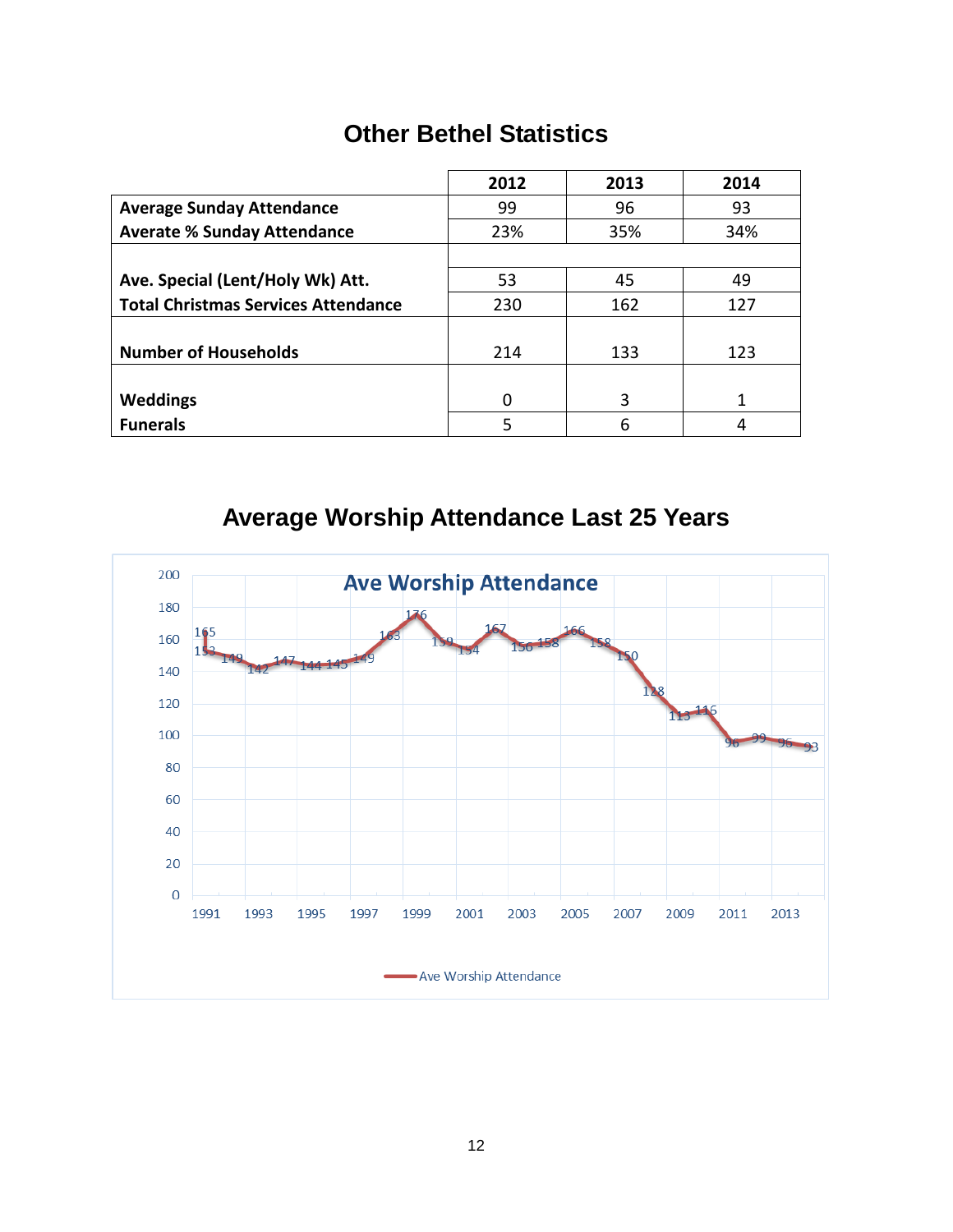#### **CHILDREN'S & YOUTH MINISTRY TEAM REPORT**

2014 was a great year for organization! The Children's and Youth Ministry Team (CM/YM) members include: Tiffany Asche, Adrian Bernard, Dana Hagstrom and Michelle Stearns, who is also the Council liaison. Brittany Buss was a part-year participant, but she has resigned from the group. The group has not yet replaced her. Pastor David also attends or is apprised of the Team's planning.

In general, the CM/YM Team is charged with maintaining the integrity of discipleship of all Bethel members through high school. In 2014, we revised the Ministry Description document which sets forth the duties of this team and charted out the appropriate months each duty would come due.

This year, the CM/YM Team helped plan and/or organize the following:

- Confirmation Banquet: The team assisted Pastor David with details of the confirmation service such as ordering robes and corsages, decorating for the banquet, and assisting the  $7<sup>th</sup>$  grade families with serving at the banquet. Decorations were purchased for this event and were saved for future use.
- Vacation Bible School: Bethel again teamed up with other Parkersburg churches for the community VBS in July which was held at the Methodist Church this year. Bethel members helped by volunteering and providing items for props and snacks.
- Rally Sunday: Games and food were available for Bethel families to enjoy following worship to kick off the new Sunday School year, and back by popular demand we had Dale Krohn's hayrack for rides around town!
- Christmas Program: For the second year in a row the Children's Christmas Program was held during worship. Sixteen children took part with singing and speaking parts. Sharleen Hubbard helped with music. The program was awesome!

The CM/YM team meets monthly to monitor the education needs of the children and youth at Bethel. We are using curriculum from Concordia Publishing again, but the team is exploring other options. Preschoolers have their own sessions geared for their developmental level. Youth use Sunday School time to plan events, support Confirmation students with their studies, and talk about questions of life and how a relationship with Jesus is important.

The Youth Ministry has new youth leaders!!! Chris and Nina Sweeney (and baby Rose) bring a fresh excitement to youth ministry this year. They help with Sunday School, planning and chaperoning youth events. We have had a youth event each month this school year. So far they have had a game night, hosted a school dance after a football game as a fund raiser, raked for families in the community as a serving event, and shopped for Christmas presents for children on the giving tree. Much more is planned for 2015! The congregation may like best the CINNAMON ROLLS ARE BACK!! Coming soon will be a new fundraiser – selling coffee! By use of these fundraisers, involved Bethel youth are able to attend the LCMC Youth gathering, and other planned mission trips, with no out-of-pocket expense!

Submitted by Dana Hagstrom on behalf of the Team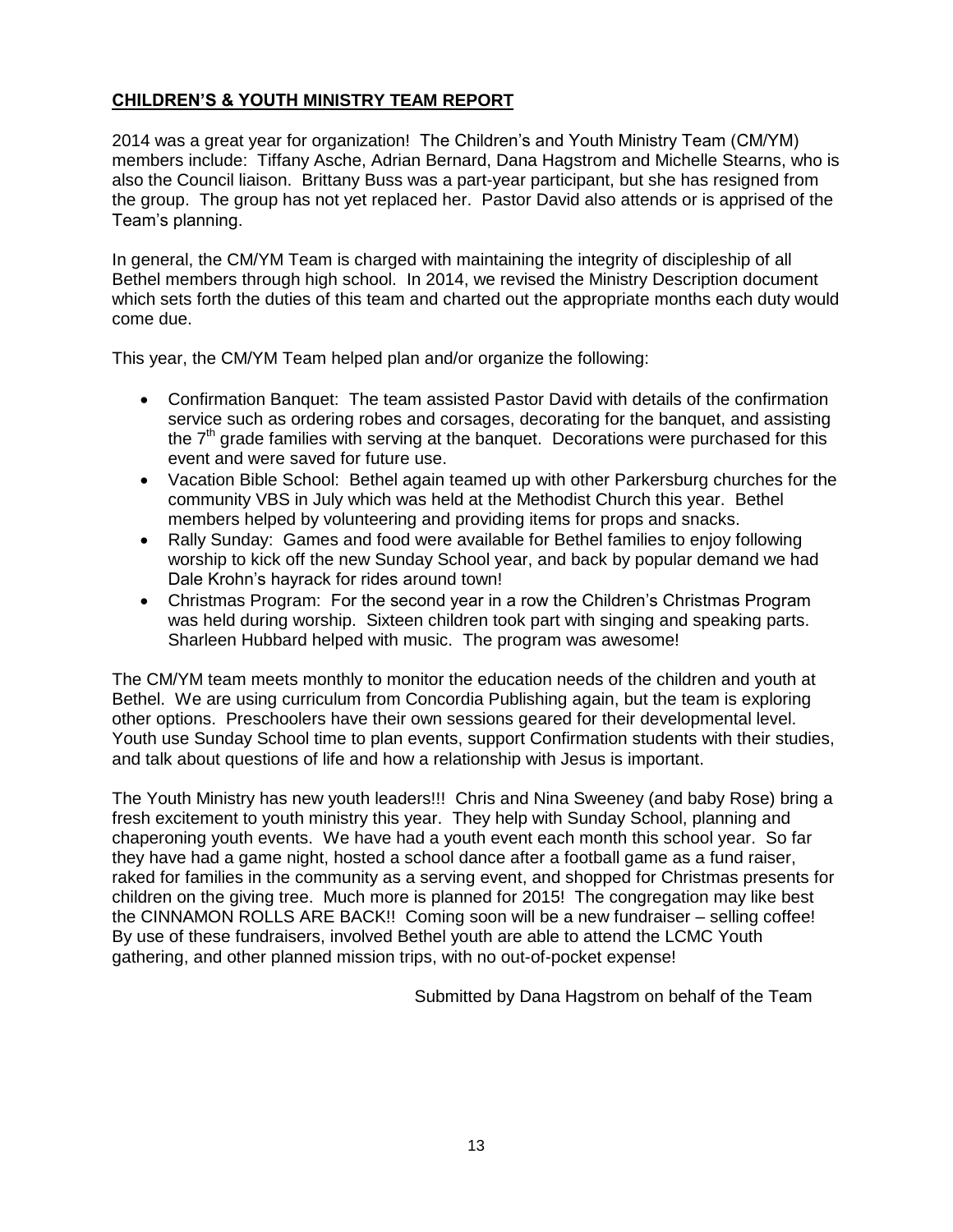#### FINANCIAL REPORT OF YOUTH GROUP ACCOUNT

|                                   | Savings Account | <b>Checking Account</b> |
|-----------------------------------|-----------------|-------------------------|
| Opening Balance January 1, 2014   | \$1,000.68      | \$669.34                |
| Receipts                          | .94             | \$1,414.83              |
| Expenses                          |                 | \$784.10                |
| Closing Balance December 31, 2014 | \$1,001.62      | \$1,300.07              |

Receipts include interest, income from selling cinnamon rolls, income from the Ash Wednesday Soup Supper, gifts from members for raking, weekly offering during Youth Group Sunday School, and income from the  $5<sup>th</sup>$  Quarter Dance.

Expenses include monthly adoption fee for Compassion child, cinnamon rolls supplies, soup supper supplies not donated, Eclipse ad for soup supper, registration fee for LCMC youth gathering.

~ ~ ~ ~ ~ ~ ~ ~ ~ ~ ~ ~ ~ ~ ~

#### **FELLOWSHIP TEAM REPORT**

Members: Pam Jacobson, Beth Van Lengen and Pastor David

The Fellowship Team: We organized the Winter Small Groups that were a continuation of the 2013 Fall Session The Essential One-Hundred Bible Reading of the New Testament.

Bethel Lutheran Church participated in three parades this past summer. We had many people help us drive the vehicles, carry our banner, pass out candy, Bethel brochures and movie tickets to the *"Son of God"* movie. A good time was had by all, come join us next year!

Our Fall Small Group Sessions were based on the movie "*Son of God."* In August we showed the movie in the sanctuary and invited everyone to bring guests. We served popcorn and water and had dessert afterwards in the church basement. For the next several weeks Pastor David based his sermons on the movie and the small groups studied different aspects of the movie. We had approximately 41 people in four small groups.

We are now organizing Winter Small Groups to start in January; we are offering four options for these groups. We hope you will join us.

Submitted by Beth Van Lengen

#### ~ ~ ~ ~ ~ ~ ~ ~ ~ ~

#### **BETHEL LUTHERAN CHURCH WOMEN REPORT 2014**

Having the BLCW general meetings following worship service on Sunday mornings seems to be doing well. The attendance at the meeting is up. All ladies of Bethel are members of the BLCW and are invited to attend the meetings.

At several of the meetings brunch was enjoyed. All women of Bethel are on a serving group and are asked to help at funerals. The Bakeless Bake Sale and Cookie and Candy by the Pound sales are our fund raisers. Remember ladies there is always room for more at our meetings to discuss things happening at Bethel. If you have some new ideas for meetings, come and share them.

God Bless, Diane Buss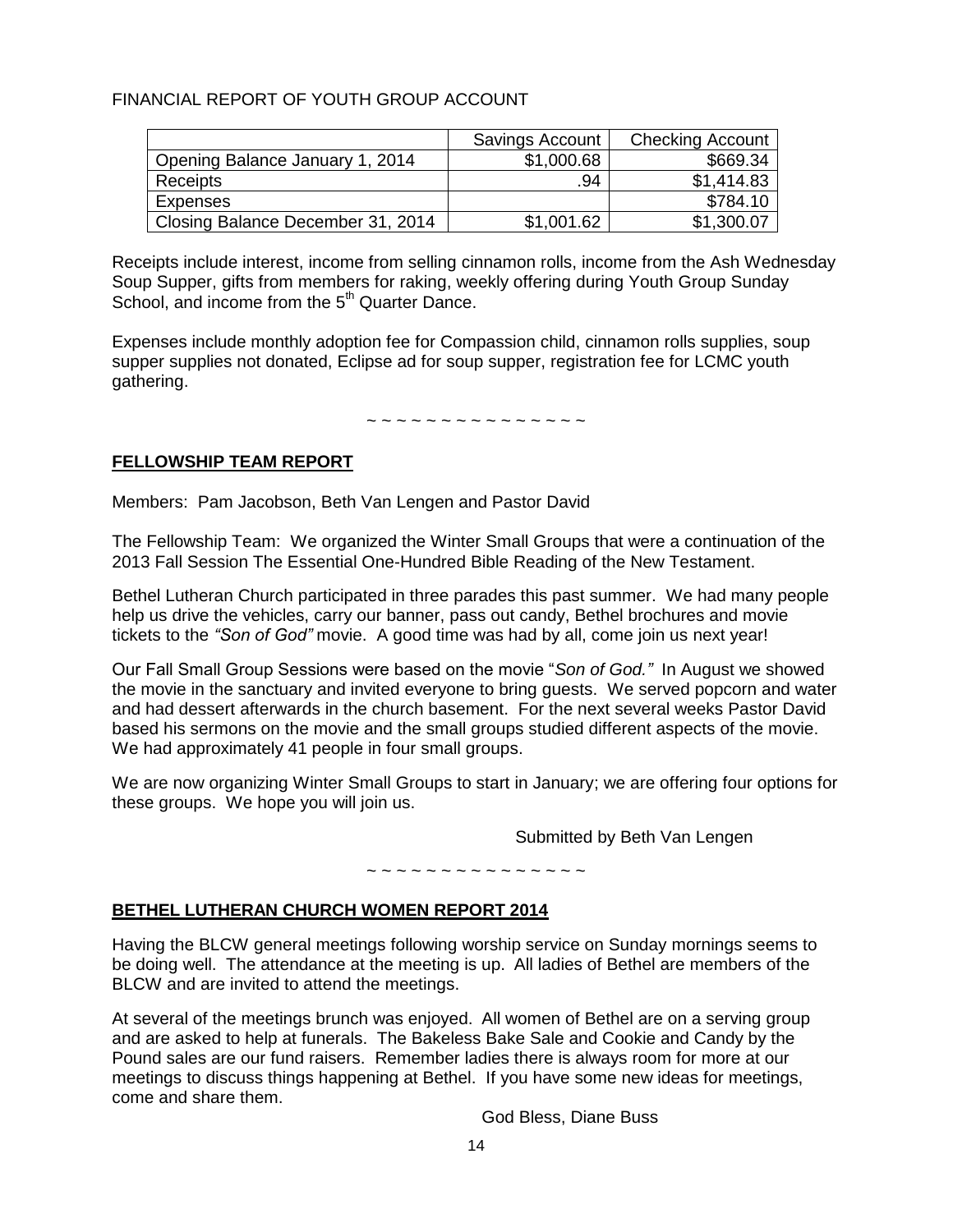## **BLCW TREASURER'S REPORT 2014**

|                                  |                            | Balance, January 1, 2014 |  | \$657.06                                                                                                                                                  |                                                                                                  |                                                                     |            |
|----------------------------------|----------------------------|--------------------------|--|-----------------------------------------------------------------------------------------------------------------------------------------------------------|--------------------------------------------------------------------------------------------------|---------------------------------------------------------------------|------------|
|                                  | Income                     |                          |  | 3,869.31                                                                                                                                                  |                                                                                                  |                                                                     |            |
| <b>Expenses</b>                  |                            |                          |  | 4,203.90                                                                                                                                                  |                                                                                                  |                                                                     |            |
|                                  | Balance, December 31, 2014 |                          |  |                                                                                                                                                           | \$322.47                                                                                         |                                                                     |            |
| <b>INCOME</b>                    |                            |                          |  | <b>EXPENSES</b>                                                                                                                                           |                                                                                                  |                                                                     |            |
| <b>Funeral Donations</b>         |                            | \$1,955.39               |  |                                                                                                                                                           | Augsburg Fortress Publishers - Christ<br>In Our Home Devotionals                                 |                                                                     | \$109.20   |
| Memorial from BLCW savings       |                            | 750.00                   |  |                                                                                                                                                           | Concordia Publishers - Portals of<br><b>Prayer Devotionals</b>                                   |                                                                     |            |
| <b>Lenten Coffees</b>            |                            | 367.10                   |  | <b>Altar Flowers</b>                                                                                                                                      |                                                                                                  |                                                                     | 141.58     |
| <b>General Meeting Offerings</b> |                            | 175.00                   |  | <b>Kitchen Supplies</b>                                                                                                                                   |                                                                                                  |                                                                     | 214.91     |
| <b>Cookie-Candy Sale</b>         |                            | 256.60                   |  | <b>Confirmation Gifts</b>                                                                                                                                 |                                                                                                  |                                                                     | 49.19      |
| Thankoffering                    |                            | 139.09                   |  |                                                                                                                                                           | <b>Christmas Family Gift Card</b>                                                                |                                                                     | 25.00      |
| <b>Bakeless Bakesale</b>         |                            | 225.90                   |  | <b>Well Cards/Envelopes</b>                                                                                                                               | Lynn Card Company-Engraved Get                                                                   |                                                                     | 80.45      |
| <b>Bank Interest</b>             |                            | .23                      |  | <b>Communion Linens</b>                                                                                                                                   |                                                                                                  |                                                                     | 255.39     |
|                                  |                            |                          |  | <b>Mission Donations 2013:</b><br>Ronald McDonald House<br><b>Mission Donations 2014:</b><br>Ronald McDonald House<br>Lutheran Chaplaincy<br><b>TOTAL</b> | Cedar Valley Friends of Family<br>Lutheran Chaplaincy Outreach<br>Cedar Valley Friends of Family | \$100.00<br>\$100.00<br>\$100.00<br>\$50.00<br>\$100.00<br>\$100.00 | \$550.00   |
|                                  |                            |                          |  | 2013 & 2014                                                                                                                                               | Parish Services-Thankoffering Boxes                                                              |                                                                     | 87.88      |
|                                  |                            |                          |  | Postage Stamps                                                                                                                                            |                                                                                                  |                                                                     | 49.00      |
|                                  |                            |                          |  | Table Storage Cart                                                                                                                                        | Fellowship Hall Tables and Chairs and                                                            |                                                                     | 2,450.00   |
|                                  |                            |                          |  | <b>Bank Charges</b>                                                                                                                                       |                                                                                                  |                                                                     | 5.30       |
| Total                            |                            | \$3,869.31               |  | Total                                                                                                                                                     |                                                                                                  |                                                                     | \$4,203.90 |

| <b>SAVINGS ACCOUNT</b>                     |            |
|--------------------------------------------|------------|
| Balance, January 1, 2014                   | \$1,492.17 |
| Interest                                   | .18        |
| Expense, memorial withdrawal for<br>tables | 750.00     |
| Balance, December 31, 2014                 | \$743.05   |

Submitted by Jan Stearns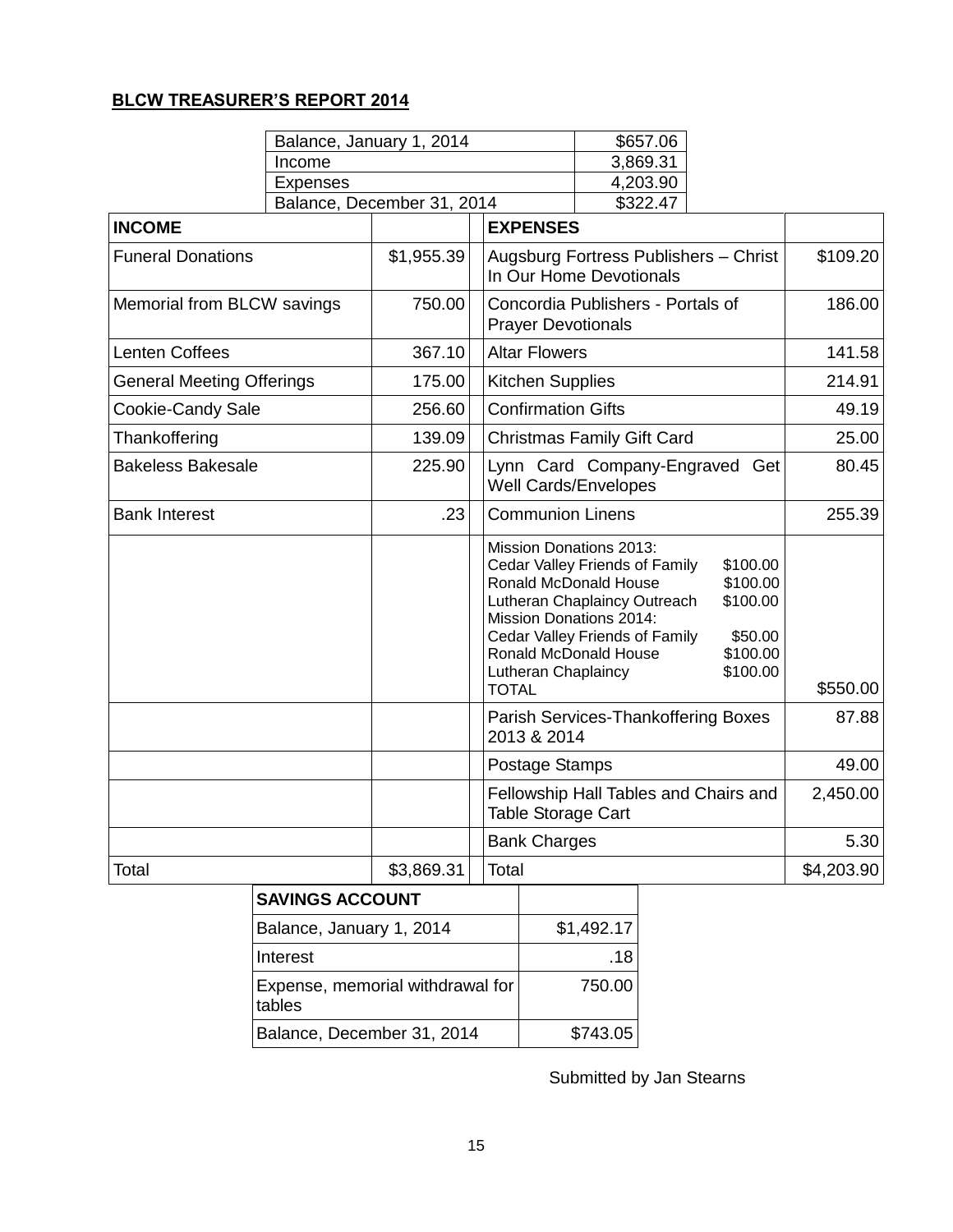#### **OUTREACH TEAM REPORT**

Members: Steve Brouwer, Jennifer Hansmann, Janet Mennen, Jim Schwarz (Council Representative), and Pastor Hagstrom

The Outreach Team's purpose is to "reach out" to visitors, prospective members, and nonactive members to welcome them into the life of Bethel Lutheran so all might grow in their relationship with Jesus Christ and with other believers.

While we Outreach Team members do our best to contact fellow members who have been absent from church for some time, follow up with those who have visited our Sunday worship services, and welcome new members in the community, we fail to reach everyone. So, we could use your help! What a difference it would make if those who have been away from worship would hear from a number of Bethel members, telling them they've been missed. And how great it would be if visitors received notes or phone calls from our Bethel family, telling them we hoped to see them again! Please join us in helping Bethel become the best we can be at "reaching out" so others can know the joys of worshipping God and fellowshipping with other believers!

The Women's Bible study that began in 2013 to "reach out" to Bethel ladies and others, continues to meet once a month. We have a faithful group of around ten women who recently began taking a closer look at the Beatitudes, giving us new insights into God's priorities for our lives. If you are looking for a meaningful, fun-filled way to build stronger relationships with other women through study of God's Word, this is for you! We'd love to have you! We meet at 1:00 p.m. the first or second Thursday of each month. Watch the Beacon and Sunday bulletin for scheduled times.

Members of the Outreach Team also work together with the Fellowship Team to help make our Narthex more inviting by decorating the bulletin board throughout the Church year. We welcome help and ideas from everyone! Thank you!

Submitted by Janet Mennen

~ ~ ~ ~ ~ ~ ~ ~ ~ ~ ~ ~ ~ ~ ~

#### **PROPERTY TEAM REPORT**

This being my last year on Council and Property Team, I want to thank all the team members and volunteers who have helped the past years. We've had super people come forward to take care of the mowing, seeding and fertilizing of the church lawn this past year. Thank you all!!

We've had super people come forward to help with all the landscaping along the sidewalks this year along with the yard cleanup this fall. Thank you. Every time something needed done concerning the property, inside or out, someone has always stepped forward and got it done. Thank you.

Also a special thanks to our special custodian. She has done a super job all year long. Thank you.

May all of the future years be as constructive as this last one.

Your brother in Christ, Terry Drewelow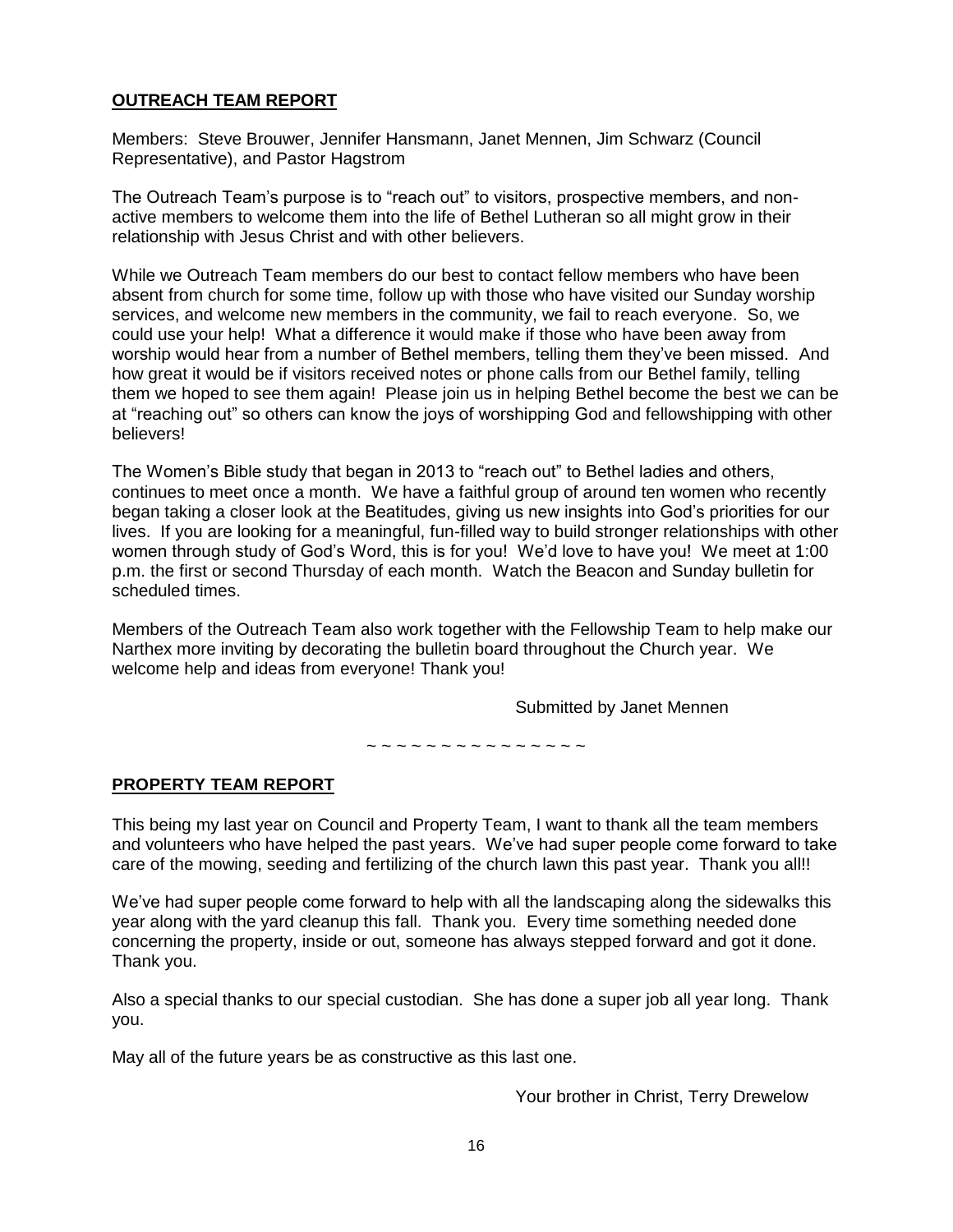#### **WORSHIP & MUSIC TEAM REPORT**

Members: Diane Buss, Dana Hagstrom, Sharleen Hubbard, Dale Krohn, Janet Mennen, Michelle Stearns, and Angie Ellermann, Council Representative

The Worship and Music Team meets regularly to choose hymns for the worship services throughout the church year. Hymns are chosen to complement each Sunday's Bible readings and Pastor Hagstrom's sermon texts.

Worship services at Bethel consist of a contemporary service, two blended services, and a traditional service. If you have ideas or suggestions to enhance our worship services, the committee would welcome your input.

"Where the Promise Shines" by Joel Raney was introduced as the candle lighting ceremony for this year's Advent season. The purpose of this musical arrangement and responsive litany was to support the lighting of the Advent candle each Sunday and Christmas Eve.

Bethel Lutheran is blessed to have so many wonderful and talented people. We encourage everyone to share their God-given talents in some way.

Submitted by Sharleen Hubbard

~ ~ ~ ~ ~ ~ ~ ~ ~ ~ ~ ~ ~ ~ ~

#### **APLINGTON-PARKERSBURG QUILTER'S REPORT**

122 quilts were completed during the year. The following received them:

| Hope Cancer Center, Iowa City                         | 14 |
|-------------------------------------------------------|----|
| Nursing homes at Aplington and Allison                | 32 |
| Pathways, Waterloo                                    | 6  |
| Relay for Life, Butler County                         |    |
| Ronald McDonald House, Iowa City                      | 28 |
| <b>Social Concerns</b>                                | 27 |
| Women's Shelter, Waterloo                             | 10 |
| Bethel Lutheran Church Families including 2 graduates | 12 |

A total of 131 quilts were given. The quilters would like to thank everyone who contributed to help make our year a success. **Thank you**.....

Submitted by Carol Warneka

~ ~ ~ ~ ~ ~ ~ ~ ~ ~ ~ ~ ~ ~ ~

#### **Former CIRCLE RUTH REPORT**

**(Savings account at Midwest One Bank to be used for re-doing the Social Room Floor)**

| Balance, January 1, 2014   | \$893.04 |
|----------------------------|----------|
| I Interest                 | .91      |
| Balance, December 31, 2014 | \$893.95 |

Submitted by Faye Tuitjer